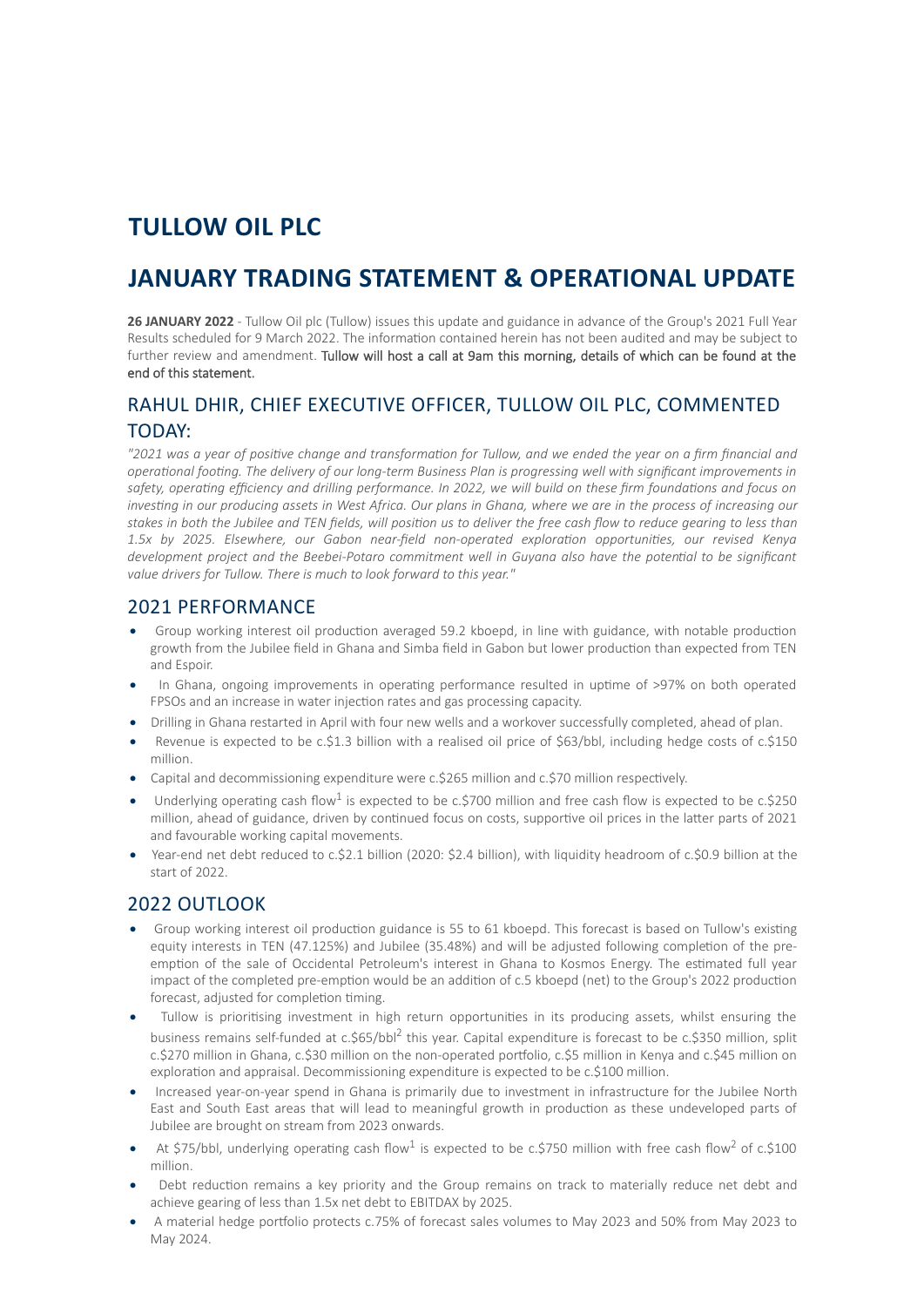$1$  Cash flow from operating activities including lease payments, before capital investment, decommissioning expenditure and debt service

<sup>2</sup> Free cash flow before debt amortisation and including an expected \$75 million payment from Total following Ugandan parliamentary approval of the Uganda Final Investment Decision (FID)

| Oil hedge portfolio as of 31 December 2021 | 2022      | 2023     | 2024     |
|--------------------------------------------|-----------|----------|----------|
| Hedged volume (kbopd)                      | 42.5      | 33.1     | 11.3     |
| Weighted average floor protected           | \$51/bbl  | \$55/bb  | \$55/bb  |
| Weighted average sold call                 | \$78/bbl  | \$75/bbl | S75/bbl  |
| Premium spend                              | \$1.6/bbl | S2.0/bbl | S2.0/bbl |

| Group average working interest production | FY 2021 actuals (kboepd) | FY 2022 range (kboepd) |
|-------------------------------------------|--------------------------|------------------------|
| Ghana <sup>3</sup>                        | 42.1                     | 39-42                  |
| Jubilee                                   | 26.6                     | 28-30                  |
| <b>TEN</b>                                | 15.5                     | $11 - 12$              |
| Non-operated portfolio <sup>4</sup>       | 17.2                     | $16 - 19$              |
| Oil production                            | 59.2                     | $55 - 61$              |

<sup>3</sup> Ghana production represented before impact of pre-emption on Deep Water Tano (DWT) Block

4 Tullow divested its assets in Equatorial Guinea and the Dussafu Marin Permit in Gabon, in 2021

## OPERATIONAL UPDATE

#### **Ghana**

#### Jubilee - 2021 performance

- · Oil production from Jubilee averaged 74.9 kbopd (net 26.6 kbopd), ahead of guidance set at the start of the year.
- Average daily production grew from c.70 kbopd at the beginning of 2021 to exceed 90 kbopd by the end of the year, achieved through a combination of new wells brought on stream and improved operational performance.
- The drilling programme delivered two producers (J56-P online in July, J57-P online in December), one water injector (J55-WI online in September) and a work over (J12-WI online early in January 2022).
- Strong drilling performance over the period achieved both cost and efficiency improvements compared to previous drilling campaigns.
- · FPSO uptime averaged c.98%; gas offtake rates averaged >100 mmscfpd; and water injection rates averaged >200 kbwpd.

#### Jubilee - 2022 outlook

- · Jubilee production is expected to average between 80 to 84 kbopd (net: 28 to 30 kbopd). This includes the impact of a planned maintenance shutdown of approximately two weeks, scheduled to take place in the second quarter.
- Three new wells are planned to be drilled at Jubilee in 2022. A water injector is due onstream in the first quarter, which will provide pressure support to existing producers. This will be followed by a producer and a second water injector.
- · The work programme is focused on delivering reliable in-year production through continued infill drilling as well as investment in projects that will access undeveloped resources and lead to meaningful production growth in subsequent years.
- This investment will focus on new infrastructure to support the development of over 170 mmbbls gross estimated ultimate recovery (EUR) in previously undeveloped areas in the eastern parts of the field.
- · As part of a longer-term operational transformation plan, Tullow, supported by its Joint Venture (JV) Partners, has taken the decision to self-operate the Jubilee FPSO and will take over all operations and maintenance (O&M) from MODEC when the current O&M contract comes to a scheduled end in 2022. This presents an opportunity to realise further efficiency improvements whilst sustaining top quartile production operating performance in terms of safety, emissions, reliability, costs and local content.
- As part of Tullow's commitment to becoming a Net Zero Company by 2030 on its Scope 1 and 2 emissions, the scheduled shutdown on the Jubilee FPSO will help facilitate increased gas handling capacity. Planned facility modifications will support increased gas export capability and help towards the target of eliminating routine flaring in Ghana by 2025. Other activities planned during the shutdown will focus on maintenance, integrity and reliability of the FPSO for the long-term.

#### TEN - 2021 performance

· Oil production from TEN in 2021 averaged 32.8 kbopd (net 15.5 kbopd), below guidance at the start of the year. This was primarily due to higher production decline rates than expected at some wells.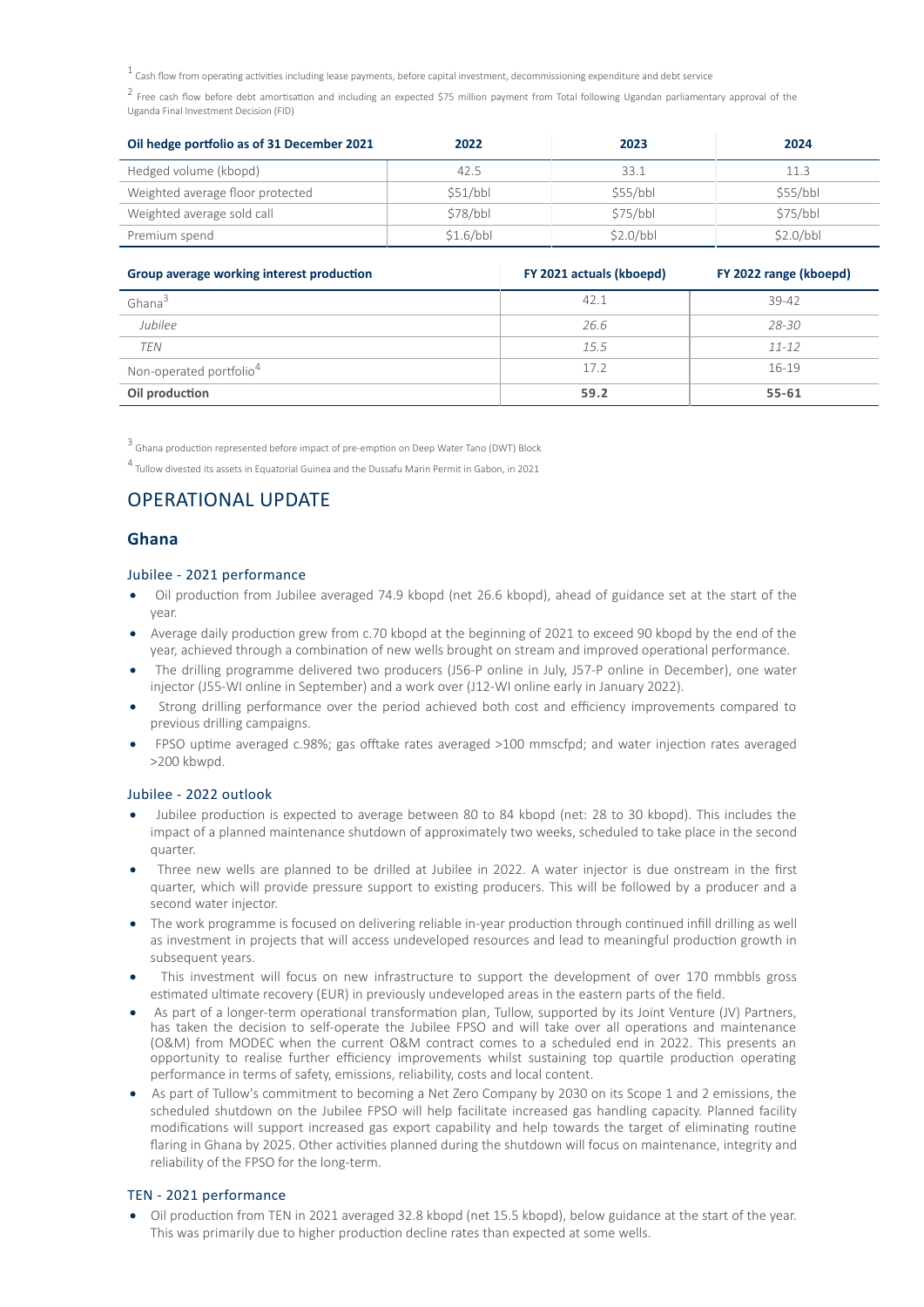- · A gas injector at the Ntomme field, (Nt06-GI), was brought on stream in the fourth quarter to provide pressure support to existing production wells. Nt06-GI also encountered oil at the base of the well, de-risking the development potential of areas further to the north of Ntomme.
- · In 2021, uptime on the TEN FPSO was c.97%, water injection was c.90 kbwpd and gas injection was c.100 mmscfpd.

#### TEN - 2022 outlook

- TEN oil production is expected to average between 22 to 26 kbopd (net 11 to 12 kbopd), driven by natural decline in the existing wells.
- The JV Partners have identified material potential across TEN and a coordinated effort to improve field performance is under way with plans to accelerate production from undeveloped resources in the Greater Ntomme and Tweneboa (GNT) areas.
- · Drilling in 2022 will focus on further defining future development plans to maximise production and the fields' value potential. Two strategic development wells are to be drilled in the Ntomme riser base area and an additional well is planned in the Enyenra area in the second half of the year. The JV is also investing in the infrastructure required to allow these wells to be brought on stream from 2023.

#### Pre-emption of Occidental Petroleum/Kosmos Energy transaction

As previously announced, in November 2021, Tullow exercised its right of pre-emption related to the sale of Occidental Petroleum's interests in the Jubilee and TEN fields to Kosmos Energy for an expected consideration of c.\$150 million. Consequently, Tullow's equity interests are expected to increase to 38.9% in the Jubilee field and 54.8% in the TEN fields upon completion of the transaction. Completion of the transaction remains subject to finalising definitive agreements with Kosmos Energy/Anadarko WCTP Company, and securing approval from the Government of Ghana.

#### **Non-operated**

- · Production from Tullow's non-operated portfolio was 17.2 kboepd in 2021. Production in 2022 is expected to average between 16 to 19 kboepd.
- · During 2021, Tullow divested its interests in the Ceiba and Okume fields in Equatorial Guinea and the Ruche field in the Dussafu Marin permit in Gabon, receiving a total consideration of \$133 million following completion of the sales in March and June respectively.
- · In Gabon, the Simba expansion project progressed well in 2021, with a successful infill well drilled and a new 10-inch offtake pipeline installed at the end of the year. Consequently, net production for the Simba field in 2022 is expected to average c.6kbopd, 40% higher than in 2021.
- · In the fourth quarter of 2021, the Tchatamba JV Partners made a near field discovery with the TCTB-14 well in the Tchatamba South licence in Gabon. This discovery will undergo a long-term production test during 2022.
- · The Espoir field in Côte d'Ivoire had to be shut down twice in 2021 following a major incident in January 2021 and required maintenance works on the FPSO's cargo tanks. The field is now back onstream and Tullow continues to engage with the operator (CNR International) on further remediation plans for the FPSO and on identifying development drilling opportunities.

#### **Kenya**

- · In December 2021, as per the licence extension obligations provided by the Government of Kenya in September 2020, the Project Oil Kenya JV Partners submitted a Field Development Plan for the 10BB and 13T licences, including the additional exploration and appraisal (E&A) opportunities within the 10BB and 13T licences. The E&A plan for 10BA was also submitted.
- The JV Partners continue to seek a strategic partner for this project and constructive discussions continue with interested parties.

#### **Exploration**

- · Tullow exited 11 exploration blocks in 2021, including all of its licences in Suriname and Peru, reorienting its exploration effort towards near-field and infrastructure-led exploration activities to enhance value in core areas. In January 2022, Tullow also exited the PEL 90 licence in Namibia, further optimising its portfolio.
- Exploration capex in 2022 is expected to be c.\$45 million, which includes capital exposure to historic commitments in Guyana and Argentina. Tullow continues to seek strategic partners to unlock value and reduce its capital exposure in these emerging basins.
- · In Côte d'Ivoire, Tullow, together with its JV Partner PetroCi, has elected to proceed into the second exploration phase in Block CI-524, adjacent to the TEN fields in Ghana.
- · In Guyana, the Kanuku JV (Repsol operated) is planning to spud the Beebei-Potaro commitment well during the second quarter of 2022, targeting the Cretaceous light oil play of the Guyana-Suriname Basin.

#### **Reserves and Resources**

· 2021 year-end reserves and resources audits are ongoing and the final position will be provided at the Group's Full Year Results on 9 March 2022.

## CONFERENCE CALL - 09:00 GMT